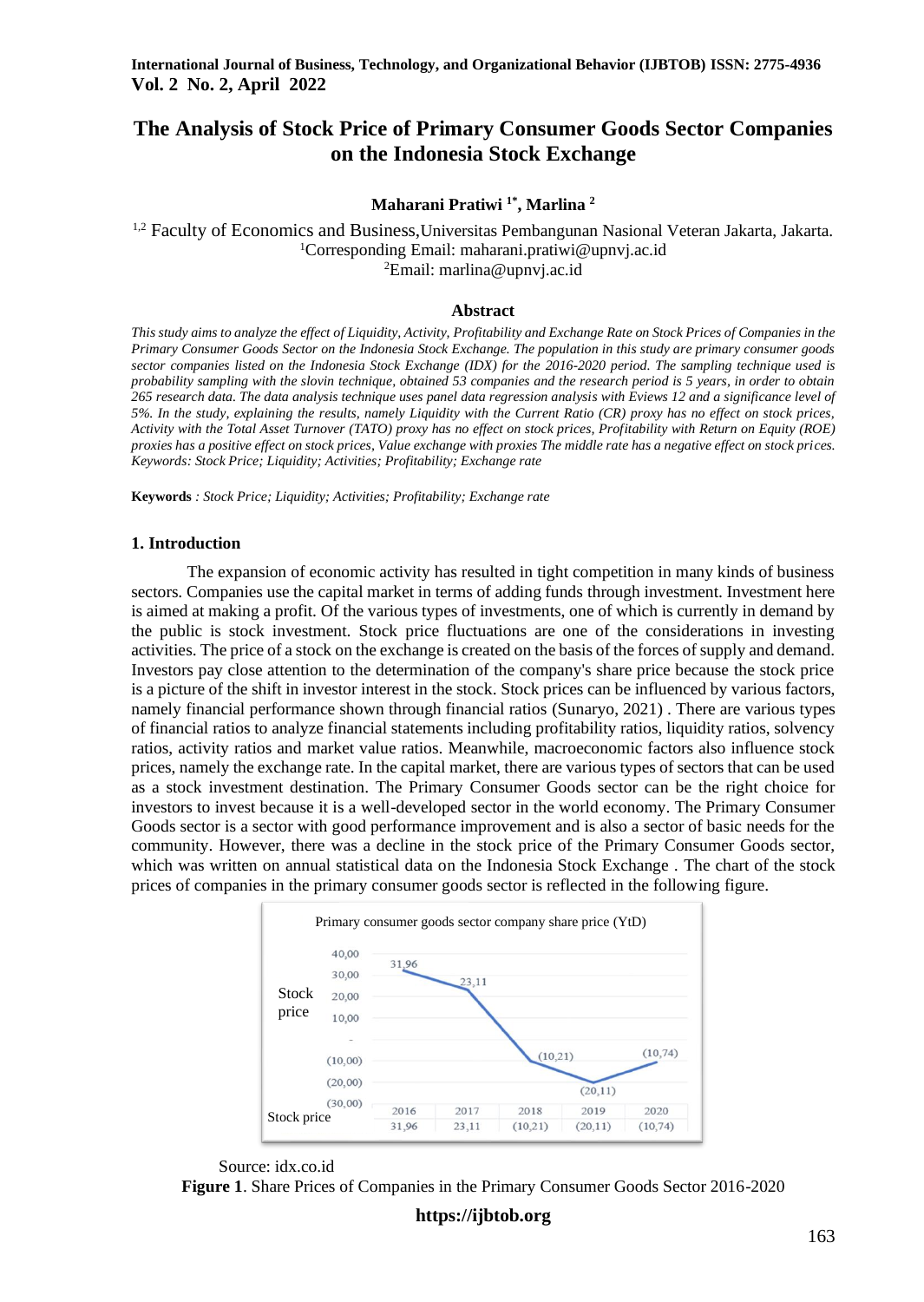From Figure 1 above, there was a decline in stock prices in 2016-2020 that occurred in the Primary Consumer Goods sector. In 2017 the share price fell to 23.11%, in 2018 it fell to -10.21%, in 2019 it fell the most at -20.11% and in 2020 it fell -10.74%. During 2017, there were the largest companies in the primary consumer goods sector which recorded a decline in net profit growth. This was due to weak sales and ultimately resulted in the financial performance of companies in the Primary Consumer Goods sector. This shows that the pressure on the purchasing power of the Indonesian people is not over yet.

The ratio that can be a factor in decreasing stock prices is liquidity. Liquidity is the company's capability to fulfill short-term financial obligations such as short-term debt (Hutabarat, 2020) . High liquidity will be good in the eyes of investors. Companies that have high liquidity are favored by investors and can make stock prices rise due to the high demand for shares (Septiana, 2019) . Likewise in the research conducted by (Levina & Dermawan, 2019) , (Hutajulu et al., 2020) and (Sekartaji, 2021) which prove that liquidity has a significant positive effect on stock prices. However, the research conducted (Candra & Wardani, 2021) , (Christine & Apriliana, 2021) and (Sadiyah et al., 2019) which proves that liquidity has no significant effect on stock prices.

Another factor that can affect stock prices is the activity ratio. This ratio is used to estimate the effectiveness of the company to use the company's assets. The high activity ratio will be viewed favorably by investors because the company can manage its assets (Irman & Purwati, 2020) . An increase in the activity ratio is seen by investors as something good because it can have an effect on higher income. Similarly, research conducted by (Levina & Dermawan, 2019) and (Awwad & Salem, 2019) which proves that activity has a significant positive effect on stock prices. However, the research conducted by (Candra & Wardani, 2021) and (Sekartaji, 2021) proves that the activity ratio has no effect on stock prices.

The next factor that can affect stock prices is profitability, which is a ratio in looking at the company's capability in creating profits for a certain period (Septiana, 2019 p. 108) . The high level of profit earned will be favored and trusted by investors in investing their shares in the company and it makes the company's share price rise (Idris, 2021). Similar to the research conducted by (Levina  $\&$ Dermawan, 2019) , (Candra & Wardani, 2021) and (Aulia et al., 2021) which prove that profitability has a significant positive effect on stock prices. But it is not the same in the research conducted by (Sadiyah et al., 2019) and (Zulkarnain et al., 2018) which proves that profitability has no effect on stock prices.

The company's macroeconomic factor that influences stock prices is the exchange rate. The exchange rate can be said to be a vital price for an open economy because it can have a large effect on the current account balance or other economic factors (Azis, 2015 p. 268) . Fluctuating exchange rates can reduce the confidence of foreign investors in the economic sector and can have a negative impact on stock trading in the capital market. Similarly, research conducted by (Yuniarti & Litriani, 2017) and (Azizah et al, 2020) proves that the exchange rate affects stock prices. However, the research conducted by (Lintang et al., 2019) and (Nur'aeni & Manda, 2021) proves that the exchange rate has no effect on stock prices.

On the basis of the problems and previous research, it attracted the attention of the author to carry out a study entitled "Analysis of Stock Prices of Companies in the Primary Consumer Goods Sector on the Indonesia Stock Exchange". The purpose of this study is to analyze the effect of financial ratios, namely liquidity, activity and profitability, and macroeconomics, namely the exchange rate on stock prices. In addition, research is useful for additional knowledge, additional insight and information on the problem of falling stock prices that can be input for companies on the Indonesia Stock Exchange.

#### **2. Literature review Signal Theory**

*Signaling theory* can be interpreted as a condition that occurs from the impact of the announcement of financial statements that have an effect on users of financial statements such as investors. This signaling theory is a signaling run by an *agent* to reduce the presence of information asymmetry (Sinurat & Rico, 2021) . This theory explains companies that signal hopes and desires in the future to investors. Companies that have good performance and hope for high growth can give a signal to investors if the company is in good condition (Pratiwi, 2020) . The management of the company who is given the task of managing the company will give a signal to investors. Information about the company's performance is in the form of a signal that will affect the company's image and cause stock prices to move.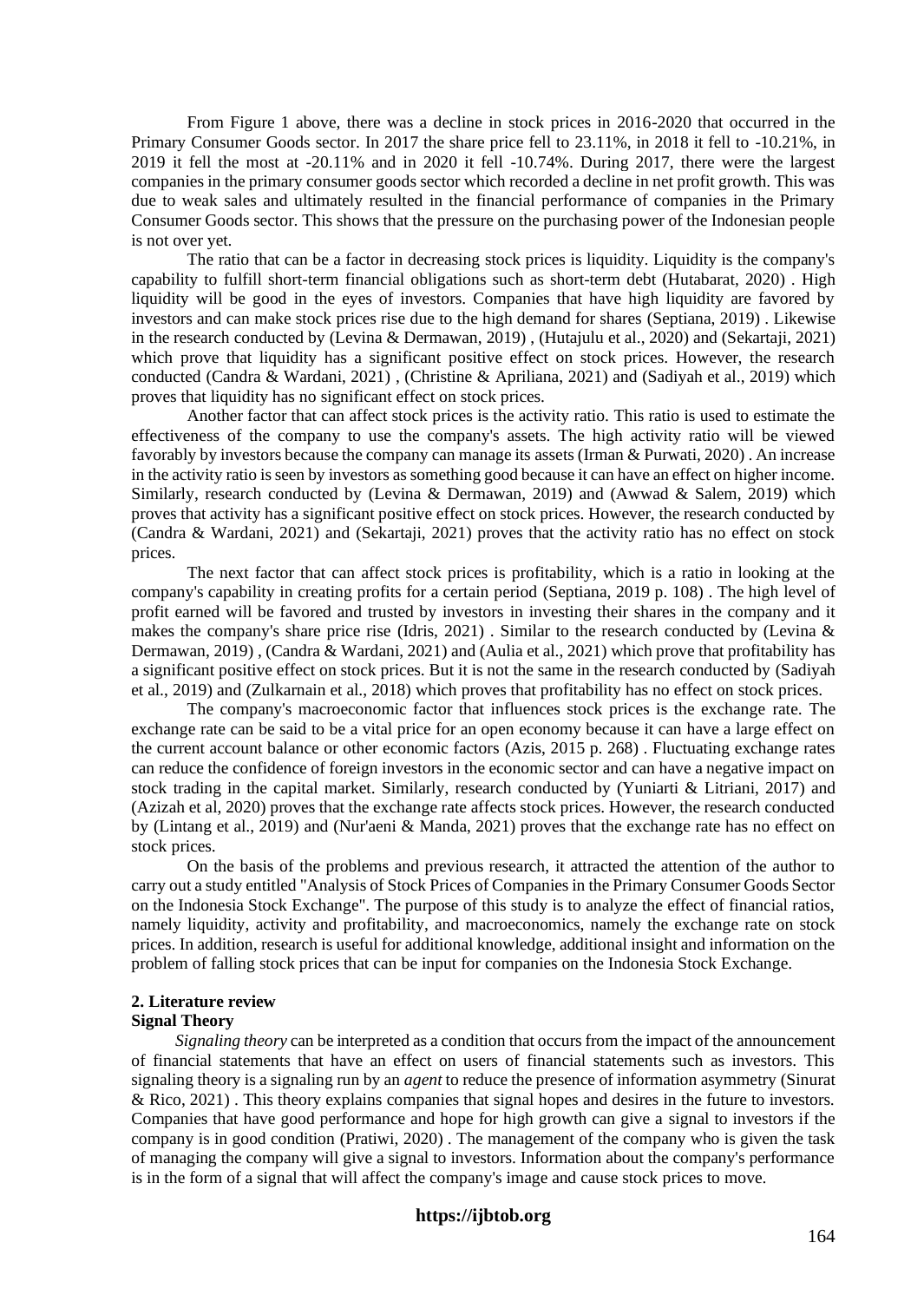#### **Stock price**

Share price is a measure of the level of management in the company that is used by investors to make offers and requests for shares. The high price of a stock makes the company better at providing profits. If the stock price is low, it can harm the company and investors are less interested in the company's shares (Siregar, 2021) . However, if the stock price in the market increases, investors consider that the management has managed it well.

## **Hypothesis Development**

## **Liquidity and Stock Price**

The ratio that takes into account the company's performance to meet all of its obligations or short-term debt is called liquidity (Hantono, 2018) . Increasing the high liquidity ratio can be seen as good by investors. Companies that have a high liquidity ratio are favored and trusted by investors which can affect the increase in demand for the company's shares. When demand increases, share prices also increase and this share price can signal an increase in company performance (Septiana, 2019) . Therefore, it can be concluded that liquidity has an effect on stock prices. This supports research conducted by (Levina & Dermawan, 2019) , (Awwad & Salem, 2019) , (Hutajulu et al., 2020) and (Sunaryo, 2021) proving that liquidity has a significant effect on stock prices.

H1 : Liquidity affects the stock price of companies in the primary consumer goods sector on the Indonesia Stock Exchange

### **Activity and Stock Price**

This activity ratio looks at how effective management is in managing its business (Sunaryo, 2021) . The higher the turnover in assets, the higher the profit earned by the company . The increase in profits generated by the company can make investors interested in investing their funds in the company, it can have an impact on increasing the company's stock price (Adipalguna & Suarjaya, 2016) . This is in line with the opinions (Irman & Purwati, 2020) and (Banchuenvijit, 2016) which state that the higher the activity ratio, the better the company is in managing assets and using them to obtain superior performance. Therefore, it can be concluded that activity has an effect on stock prices. This supports research conducted by (Levina & Dermawan, 2019) , (Awwad & Salem, 2019) and (Purba et al., 2019) proving that activity has a significant effect on stock prices.

H2 : Activities affect the stock price of companies in the primary consumer goods sector on the Indonesia Stock Exchange

#### **Profitability and Stock Price**

A company's capability in making a profit during a certain period with its capital or current assets can be called a profitability ratio. High and low company profits are important factors for companies and can be known through analysis of financial statements with profitability ratios. The higher the company's profit will be a good signal that can make investors interested in investing in the company. From an investor's perspective, the higher the rate of return on net assets, the shareholders get the opportunity to earn even greater profits (Aulia et al., 2021) . If the state of the company is prospective for future profits so that many investors will invest their funds to buy company shares, it will be a driving force for stock prices to rise higher (Octaviani & Komalasarai, 2017) . Therefore, it is concluded that profitability has an effect on stock prices. This is supported by research conducted by (Levina & Dermawan, 2019) , (Awwad & Salem, 2019) and (Wulandari Suarka & Wiagustini, 2019) which prove that profitability has a significant effect on stock prices.

H3 : Profitability has an effect on the stock price of companies in the primary consumer goods sector on the Indonesia Stock Exchange

## **Exchange Rate and Stock Price**

The price of a foreign currency unit in the domestic currency or the price of one country's currency in another country's currency can be referred to as the exchange rate or *exchange rate .* (Falianty, 2019 p. 293) . Changes in exchange rates consist of two differentiators, namely depreciation and appreciation. A decrease in the price of the domestic currency in a foreign currency is called depreciation, if an increase in the price of the domestic currency in a foreign currency is called appreciation. For investors, if the country's exchange rate is in an appreciating condition, the company's stock price in that country can increase because it can reduce import costs and increase export costs, which can increase company profits. An increase in company profits will be a positive sign for investors to invest. If the demand for shares increases, the price will also increase (Sa'aadah  $\&$  Khuzaini, 2019).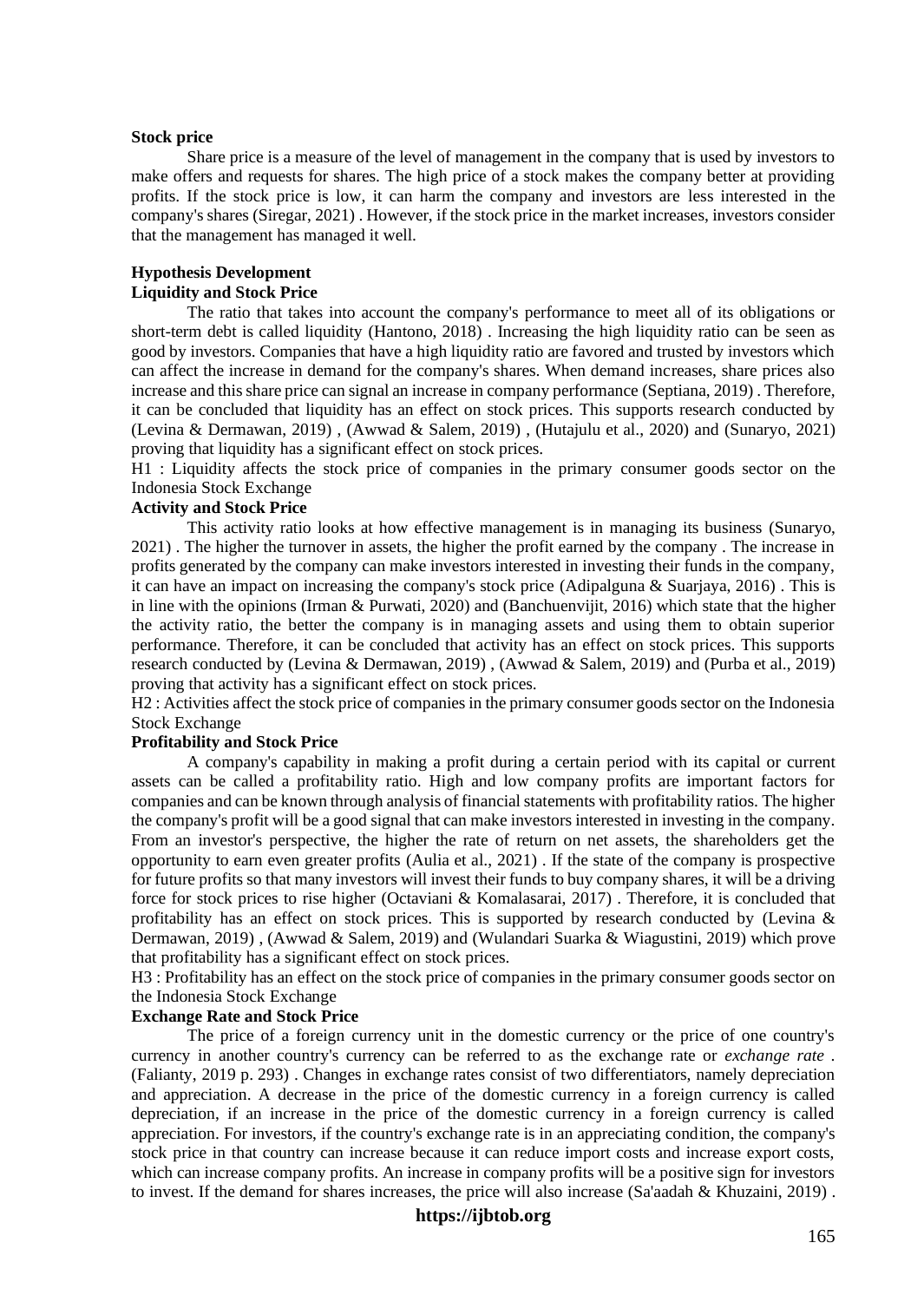Similarly, the research conducted by (Yuniarti & Litriani, 2017) and (Azizah et al, 2020) proves that the exchange rate affects stock prices.

H4 : Exchange Rate has an effect on the Stock Price of Primary Consumer Goods Sector Companies on the Indonesia Stock Exchange



Source: Processed data (2022)

**Figure 2**. Thinking Framework

#### **3. Method**

#### **Population and Sample**

This research is a quantitative study that uses secondary data sources derived from data on the annual financial statements of companies listed on the Indonesia Stock Exchange in the 2016-2020 research period, monthly data on stock prices of companies in the primary consumer goods sector on the Indonesia Stock Exchange from the yahoo.finance.com site and Rupiah Exchange Rate data from the bi.go.id website. Collecting data in this study by literature study, namely collecting data related to the object of research and by documentation, namely providing documents with accurate evidence from recording sources of information related to research. The population in this study are all companies that have been registered in the primary consumer goods sector before the 2016-2020 research year. The research sample was determined using *probability sampling* with the following slovin technique.

$$
n = \frac{N}{1 + N(e^2)}
$$

Information:

- n : Sample Size
- N : Population Size
- E : Margin of error
- 1 : Constant

#### **Variable Measurement**

Stock price

In this study the dependent variable is the stock price  $(Y)$ . The share price using the stock return formula is calculated using the monthly closing stock price *(Closing Price)* which is averaged and then calculated using the annual stock *return formula* with units measured using decimal units. Expressed by the following formula.

Stock Return 
$$
=\frac{P_t - (P_t - 1)}{P_t - 1}
$$

Liquidity

In this study the independent variable is Liquidity (X1). Liquidity ratio with *Current Ratio proxy*  . Liquidity is measured in decimal units. Expressed by the following formula.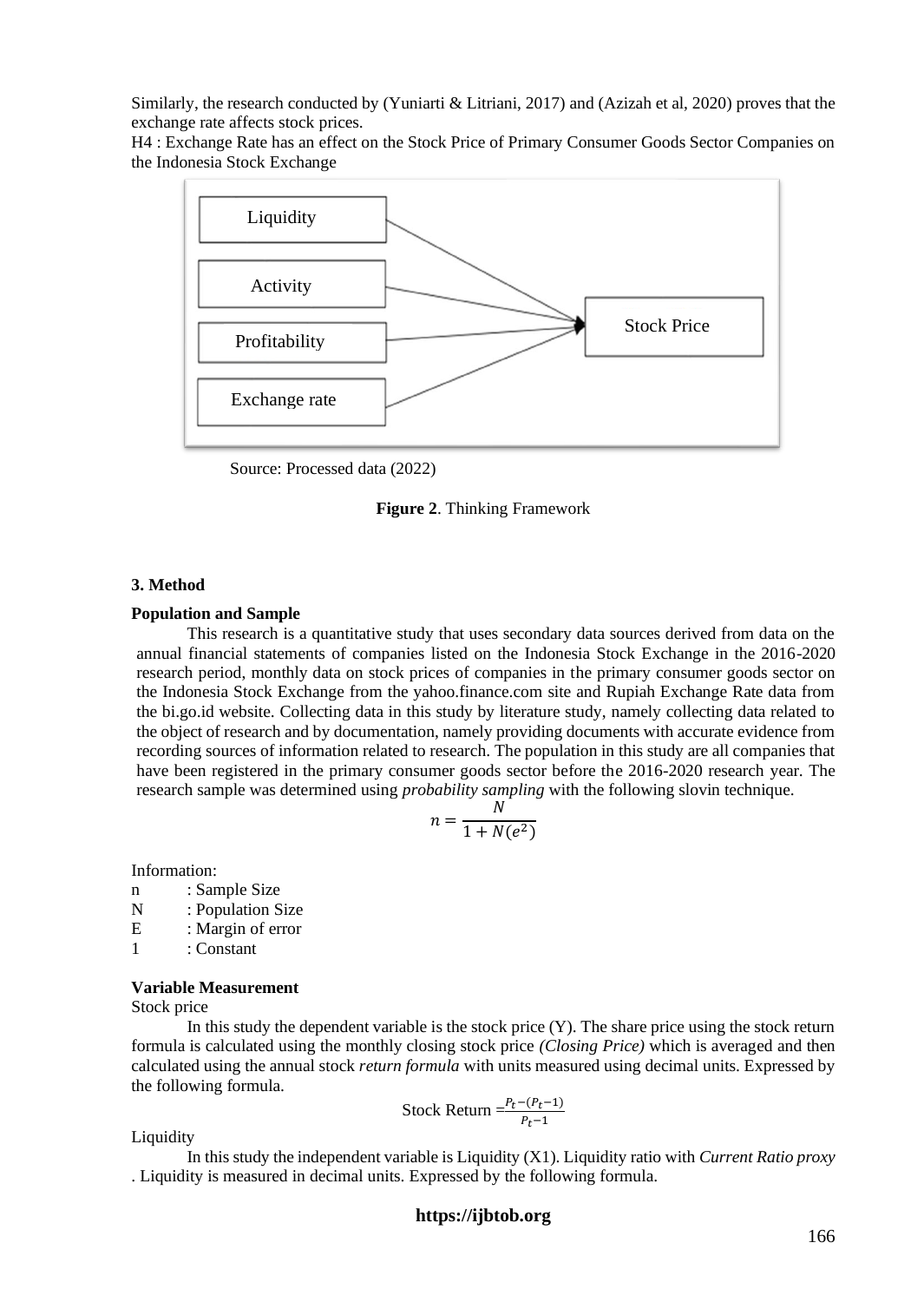*Current Ratio* = Utang Lancar

Activity

In this study the independent variable is Activity  $(X2)$ . The ratio of activity with the proxy of *Total Assets Turnover Ratio* is to compare net sales with total assets. Activity is measured in decimal units. Expressed by the following formula.

$$
Total Assets Turnover = \frac{Penjualan Bersih}{Total Aktiva}
$$

Profitability

In this study the independent variable is Profitability (X3). Profitability ratio with *Return On Equity* proxy that is comparing the net profit after tax divided by equity. Profitability is measured in decimal units. Expressed by the following formula.

*Return On Equity = 
$$
\frac{Earning\ After\ Interest\ and\ Tax}{Equity}
$$*

Exchange rate

In this study, the independent variable used is the exchange rate  $(X4)$ . The exchange rate uses Rupiah (Rp) and then uses the natural logarithm of the middle exchange rate which produces decimal units. Expressed by the following formula.

Exchange rate  $=$  Ln (Middle Rate)

#### **Data analysis technique**

data analysis technique used in the research is panel data regression analysis using *Microsoft Excel 2019* and *eviews 12.* There are models in estimating research results, namely the *Common Effect Model (CEM), Fixed Effect Model (FEM)* and *Random Effect Model (REM).* Treated with several stages of testing to estimate the best model used in the study, namely the first test with the Chow test choosing between CEM and FEM. When the FEM results are accepted, the second test is continued with the Hausman test choosing between REM and FEM. In this test, when REM is received, it is necessary to proceed with the lagrange multiplier test by testing between CEM and REM.

## **4. Results And Discussion**

#### **Descriptive statistics**

Table 1 shows descriptive statistics of the variables used in the empirical model. The data consists of 53 companies with a research period of 5 years from 2016-2020. The total observation data obtained is 265 data.

|                     |                                |           | Table 1. Descriptive Statistical Analysis |             |           |
|---------------------|--------------------------------|-----------|-------------------------------------------|-------------|-----------|
|                     | <b>STOCK</b><br><b>RETURNS</b> | <b>CR</b> | <b>TATTOO</b>                             | <b>ROE</b>  | <b>KT</b> |
| mean                | 0.024811                       | 2.092243  | 1.278542                                  | 0.087661    | 9.541200  |
| median              | $-0.024400$                    | 1.495300  | 1.119300                                  | 0.094200    | 9.557000  |
| Maximum             | 5.459500                       | 10.25240  | 7.446100                                  | 1.446000    | 9.587000  |
| Minimum             | $-0.535500$                    | 0.060100  | 0.059000                                  | $-1.352200$ | 9.496000  |
| Std. Dev.           | 0.430575                       | 1.661987  | 0.963428                                  | 0.308035    | 0.035976  |
| <b>Observations</b> | 265                            | 265       | 265                                       | 265         | 265       |

Source: *E-Views12* (Processed Data)

The average stock return of primary consumer goods companies in the 2016-2020 research year is 0.024811 or 2.48%. This means that if the *return* obtained by investors from funds invested in company shares in the Primary Consumer Goods sector, the average is 0.0248 or 2.48% . The difference in standard deviation which is higher than the average stock return indicates that there is a gap. The volatility of stock returns in companies in this sector is quite high, indicating that there has been a sharp change in stock returns. Judging from the CR of companies in this sector, they have an average CR of 2.092243 or 209%. This means that the CR of companies in this sector is still classified as good because it is still above the standard fair value of normal CR, which is 200%. With a standard deviation lower than the company's mean CR, it indicates a slight gap. In addition, judging from the TATO, this sector company has an average TATO of 1.278542 or 1.27 rounds, this means that the TATO in this company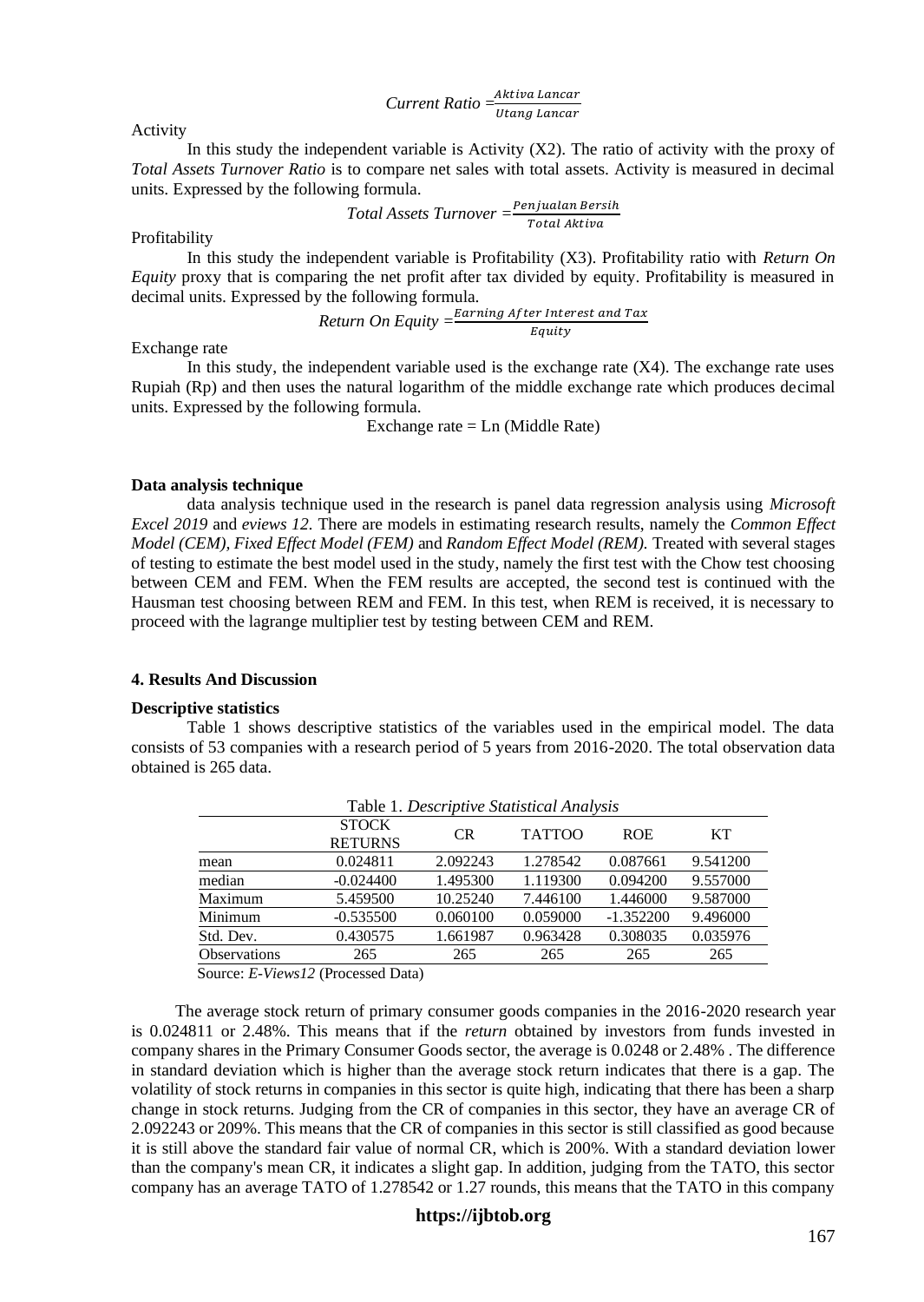is still quite good because it is still within the normal range of normal total asset turnover on sales, which is above 1-2 rounds. With a standard deviation lower than the mean TATO indicates that there is a slight gap.

Judging from the ROE of companies in this sector, they have an average ROE of 0.087661 or 8.76%, this means that the ROE of companies in this sector is quite good but still low because they are still below the normal ROE fair value standard of 15%. With a standard deviation higher than the average ROE indicates that there is a gap. The ROE volatility of companies in this sector is quite high, indicating that there has been a sharp change in ROE. When viewed from the middle *exchange rate* in 2016-2020. The natural logarithm of the highest middle rate is 9,587 in 2020 which indicates the occurrence of exchange rate depreciation in that year. Reporting from *Liputan6.com* , this happened due to the outbreak of the corona virus so that the rupiah depreciated 2.66%. And the natural logarithm of the lowest middle *rate* is 9,496 in 2016 which indicates an appreciation of the exchange rate in that year. Reporting from *money.kompas.com* , this occurred due to maintained macroeconomic conditions and the implementation of the tax amnesty program that went well so that the rupiah appreciated by 1.70% at the end of 2016.

### **Panel Data Regression Analysis Results Research Model Testing**

In choosing the best model in panel data regression, various tests were carried out, namely the Chow test and the Hausman test. The following is an explanation of the tests carried out in the research. 1. Chow Test (Pooled Least Square vs Fixed Effect Model)

|                                             | $10010 E$ . Onon tool    |                |                  |
|---------------------------------------------|--------------------------|----------------|------------------|
| <b>Effects</b> Test                         | <b>Statistics</b>        | df             | Prob.            |
| Cross-section F<br>Cross-section Chi-square | 1.519639271<br>85.334820 | (52,208)<br>52 | 0.0214<br>0.0024 |

| Table 2. Chow test |
|--------------------|
|                    |

Source: Eviews12 (Data processed)

The probability value of the Chi-Square Cross Section is 0.0024 < 0.05. H0 is rejected while H1 is accepted. The best research model is the Fixed Effect Model.

2. Hausman Test (Fixed Effect Model vs Random Effect Model)

| <b>Test Summary</b>  | Chi-Sq.    |                       |        |
|----------------------|------------|-----------------------|--------|
|                      |            | Statistics Chi-Sq. df | Prob.  |
| Random cross-section | 20.5888842 |                       | 0.0004 |

Source: Eviews12 (Data processed)

The probability value of Cross Section Random is 0.0004 < 0.05. H0 is rejected and H1 is accepted. The best model of this research is the Fixed Effect Model.

## **Panel Data Regression Model**

## **Partial Test (t Test)**

Based on the results of the Chow test and Hausman test, the model chosen in this study is the *Fixed Effect Model* . The analysis of the influence of variables got the following results.

| Table 4. Fixed Effect Model |                      |                      |                         |                  |
|-----------------------------|----------------------|----------------------|-------------------------|------------------|
| Variable                    | Coefficient          |                      | Std. Error t-Statistics | Prob.            |
| C<br>CR.                    | 15.58211<br>0.074749 | 6.595478<br>0.039474 | 2.362545<br>1.893645    | 0.0191<br>0.0597 |
| https://ijbtob.org          |                      |                      |                         |                  |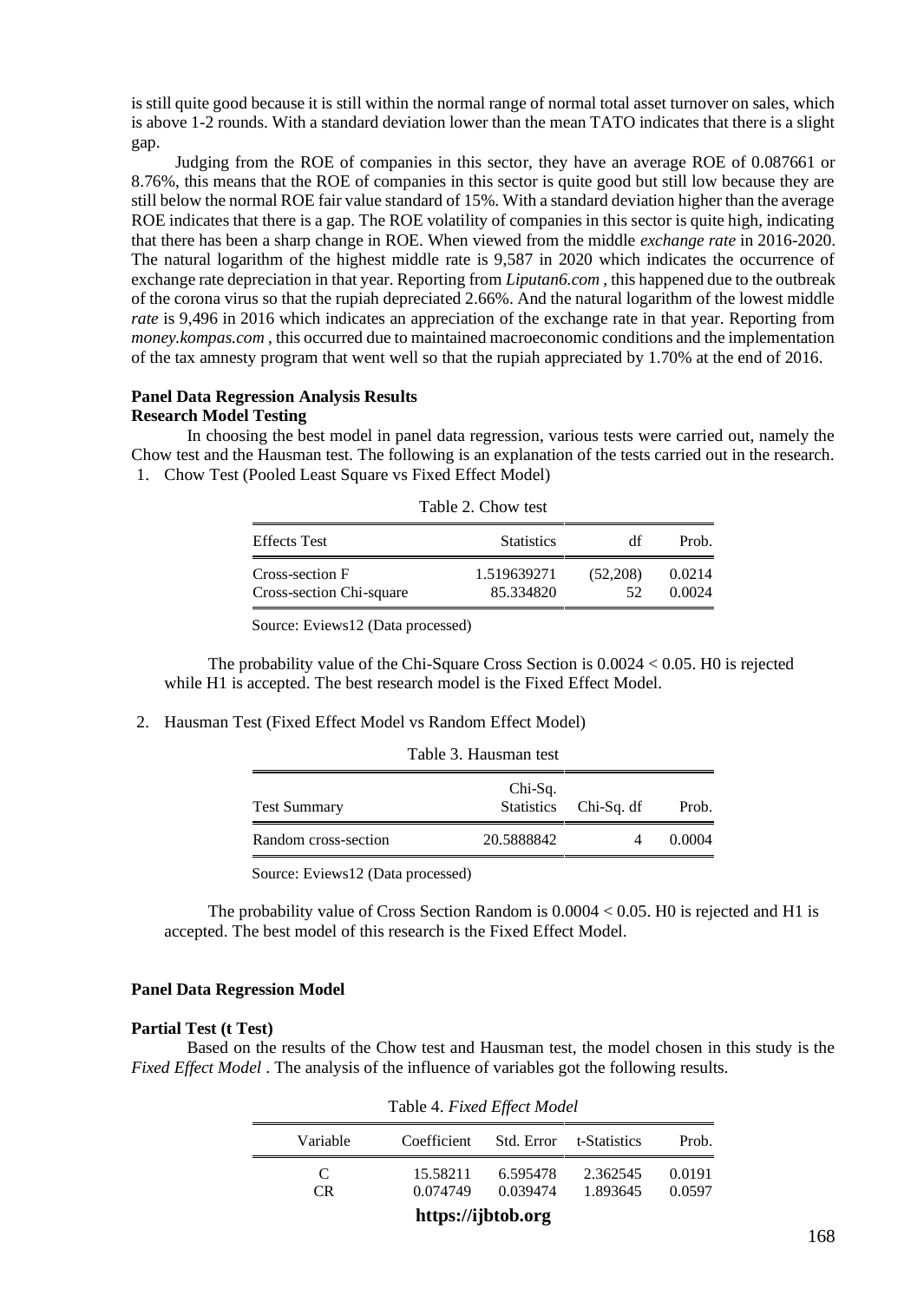| TATTOO        | $-0.054203$ | 0.058419 | -0.927840   | 0.3546 |
|---------------|-------------|----------|-------------|--------|
| <b>ROE</b>    | 0.759893    | 0.180019 | 4.221190    | 0.0000 |
| EXCHANGE RATE | -1.646649   | 0.692391 | $-2.378206$ | 0.0183 |

Source: Eviews12 (Data processed)

Partially, the results of hypothesis testing explain that Liquidity and Activity have no effect on the company's stock price, while Profitability has a positive influence on the company's stock price and the exchange rate has a negative effect on the stock prices of companies in the primary goods and consumer sector on the Indonesia Stock Exchange in the 2016 research year. -2020. It can be seen in table 4, if Liquidity (CR) and Activity (TATO) have a significance value above 0.050 and are statistically supported, namely t count  $\lt$  t table, with t table of 1.969130 which means that there is no statistical effect. Then, in table 4 it can be seen that Profitability (ROE) and Exchange Rate (KT) have a significance value below  $0.050$  and are statistically supported, namely t count  $>$ t table which means that there is a statistical effect.

## **Determinant Coefficient Test (Adjusted R 2 Test )**

| Table 5. Determinant Coefficient Test (Adjusted $R^2$ ) |                             |             |  |  |
|---------------------------------------------------------|-----------------------------|-------------|--|--|
| MSE root                                                | $0.346137R$ -squared        | 0.351308    |  |  |
| Mean dependent var                                      | 0.024811 Adjusted R-squared | 0.176660    |  |  |
| SD dependent var                                        | 0.430575 SE of regression   | 0.390696    |  |  |
| Akaike info criterion                                   | 1.146222Sum squared resid   | 31.74980    |  |  |
| Schwarz criterion                                       | 1.916202Likelihood logs     | $-94.87444$ |  |  |
| Hannan-Quinn Criter.                                    | 1.455588F-statistics        | 2.011524    |  |  |
| Durbin-Watson stat                                      | 2.647822Prob(F-statistic)   | 0.000214    |  |  |

Source: *E-Views* 12 (Data processed)

The value of the determinant coefficient is Adjusted R-Squared 0.176660. The independent variables, namely Liquidity, Activity, Profitability and Exchange Rate, can show an influence of 17.66% on the dependent variable, namely Stock Price, 82.34% (100% - 17.66%) there is the influence of other variables that are not used in the research model.

## **Discussion**

#### **Effect of Liquidity (CR) on Stock Price**

The results of the study can explain if Liquidity (CR) has no effect on stock prices. There is a difference from the theory, the research results can explain if the CR goes up and down, it doesn't always mean increasing and decreasing the company's stock price. Investors have their own perspective in making decisions . CR Throughout the research period, it shows that there is a decrease or increase that does not coincide with stock price movements, this occurs because the company's short-term liabilities and current assets fluctuate every year, so they are not in line with stock price movements. In this study, the average CR of the sector was in the good category, which was above 200%. If the company's CR is in a good condition, investors don't need to worry about CR movements again and if the capital invested in the company can be returned.

In addition, the CR that is too low is indeed noticed by investors. However, some investors in investing in stocks do not always pay attention to CR *This* is because a CR that is too high is not necessarily a sign of good conditions, it could indicate that a lot of funds in the company are idle or less productive due to the company's lack of activity in utilizing these current assets, which reduces the company's ability to generate profits. Based on this explanation, CR is not always considered by investors in investing their capital, meaning that the size of the CR has no effect on the company's stock price.

As many as 52.83% of primary consumer goods companies for the 2016-2020 period experienced an increase or decrease in the CR value and companies experienced a decrease or increase in stock *returns* , the movements were not the same. In line with the findings of other studies, namely Candra & Wardani, (2021) , Sadiyah et al (2019) , Octaviany et al (2021) and Astarini et al (2021) .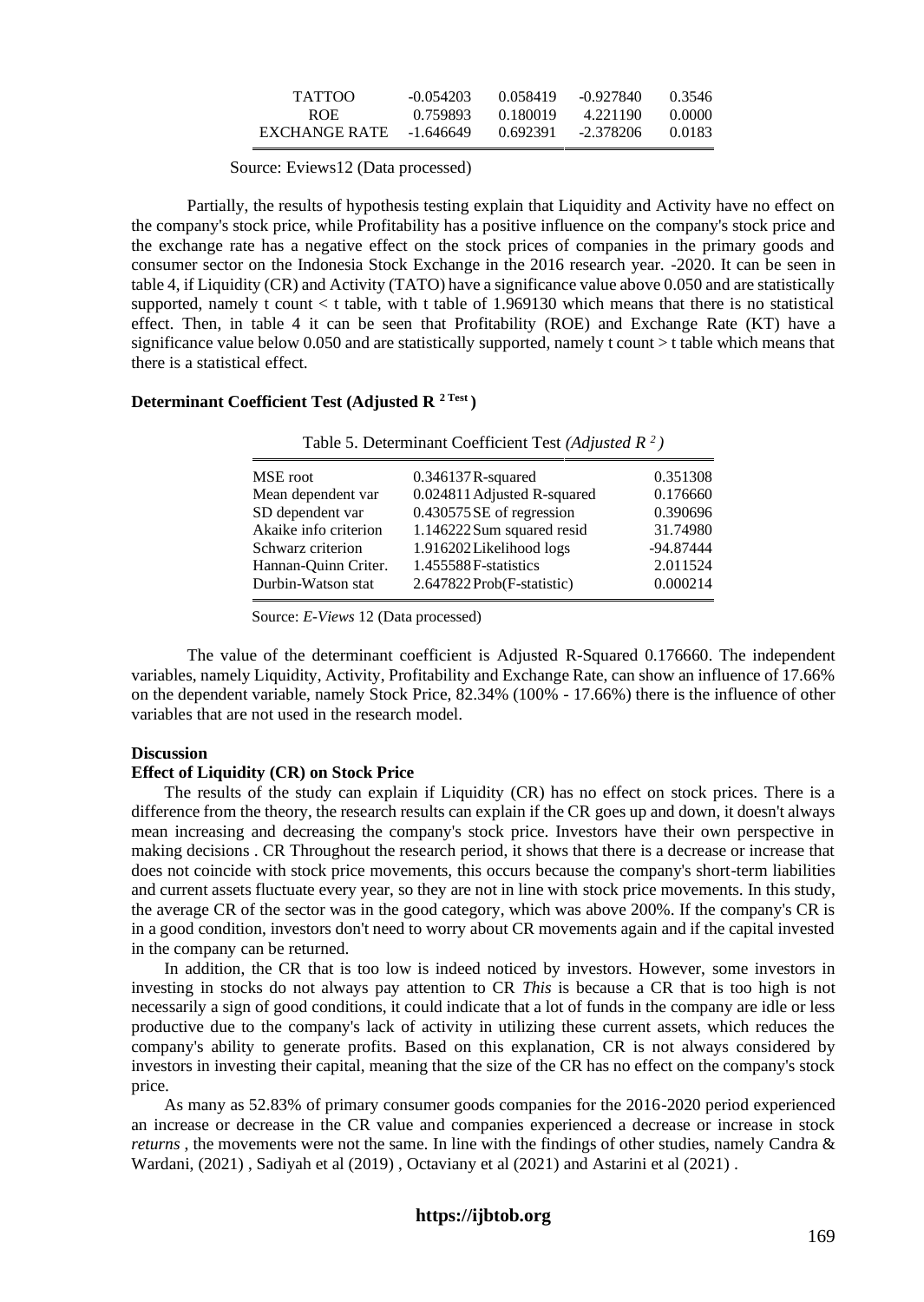#### **Effect of Activity (TATO) on Stock Prices**

The results of the study can explain if the activity (TATO) has no effect on stock prices. There is a difference from the theory, the research results can explain that TATO is not always a consideration for investors in investing, which means that the size of the TATO has no effect on the company's stock price. If the tattoo goes up and down, it doesn't mean the company's stock price goes up and down. This could be because the TATO during the research year showed movements that did not always coincide with the movement of stock prices. Occurs because the value of the company's assets used to support sales is not always stable. If the company has a high or low TATO, it does not affect investors in investing in the company, because investors have their own perspective in making decisions, where investors review how potential the company runs a business to create profits that are not always from sales . Some investors do not always prioritize the amount of sales in the company but are very concerned about the net profit that the company gets.

In addition, the company's assets in obtaining sales do not always increase net income, but can be used to pay off the company's debts. In this study, the average TATO sector that is in good condition is 1-2 cycles. So investors don't have to worry about sales because assets can rotate well to get sales that can be profit-oriented.

A total of 47.16% of primary consumer goods companies for the 2016-2020 period experienced movement in the value of TATO and experienced movements in stock *returns* , the movements were not the same. In line with other research findings, namely Sekartaji (2021) , Candra & Wardani, (2021) , Somantri et al (2018), Kinata et al (2021), and Junaeni (2017).

## **Effect of Profitability (ROE) on Stock Price**

The results of the study can explain that profitability (ROE) has a positive effect on stock prices. Imansyah & Mustafa (2021) state that a high profitability ratio reflects that the company has a good future, thus making the demand for shares higher. When profitability grows well in the company, it shows better opportunities for the company in the future by investors. Based on *signaling theory* , high profit is a positive signal. This can make investors interested in investing in the company. An increase in interest and demand for shares can make the stock price increase.

This result is in line with signal theory *,* where high profit is a good signal that can attract investors to invest in shares in the company. When the ROE is good, it can be reviewed by investors to buy shares in the company and vice versa, the decline in ROE is a negative signal for investors. So, when the ROE of the Primary Consumer Goods sector company rises, the stock price also increases because the investor's perspective on the prospect of future profits attracts interest in buying it, it makes the demand for shares increase, the same when the ROE decreases, the stock price decreases because the demand for the company's shares decreases.

A total of 64.15% of primary consumer goods companies in 2016-2020 experienced a movement in the ROE value and experienced a movement in stock *returns* , the same movement. In line with other research findings, namely Levina & Dermawan (2019) , Candra & Wardani (2021) , Aulia et al (2021) , Awwad & Salem (2019) , and Suarka & Wiagustini (2019) .

#### **Effect of Exchange Rate (KT) on Stock Prices**

The results of the study explain that the exchange rate (KT) has a negative effect on stock prices. This means that if the rupiah exchange rate goes up, the price to get USD becomes more expensive, it is called depreciation of the rupiah exchange rate, then the stock price decreases and when the rupiah exchange rate decreases, it means the price to get USD becomes cheaper, this is called appreciation of the rupiah exchange rate, then the stock price goes up. Dwijayanti (2021) said that the dollar strengthened and the rupiah weakened, giving the perspective that investors will choose better when investing in dollars than investing in stocks, so investors make the decision to sell their stock investments. As a result of the high exchange rate of the rupiah or the weakening of the USD, the stock price also fell. So, when the exchange rate is low or strengthening, the company's shares are more popular (Lestari & Hasanuh, 2021) .

This research is in line with the signal theory where the exchange rate is a consideration for investors in investing in stocks. Currently, most Indonesian companies still have sources of raw materials *imported* from abroad, especially the Primary Consumer Goods sector. When the rupiah weakens and the dollar strengthens, this situation results in an increase in the cost of *imported raw materials* . The increase in production costs is the cause of reduced company profits. This is a signal for investors that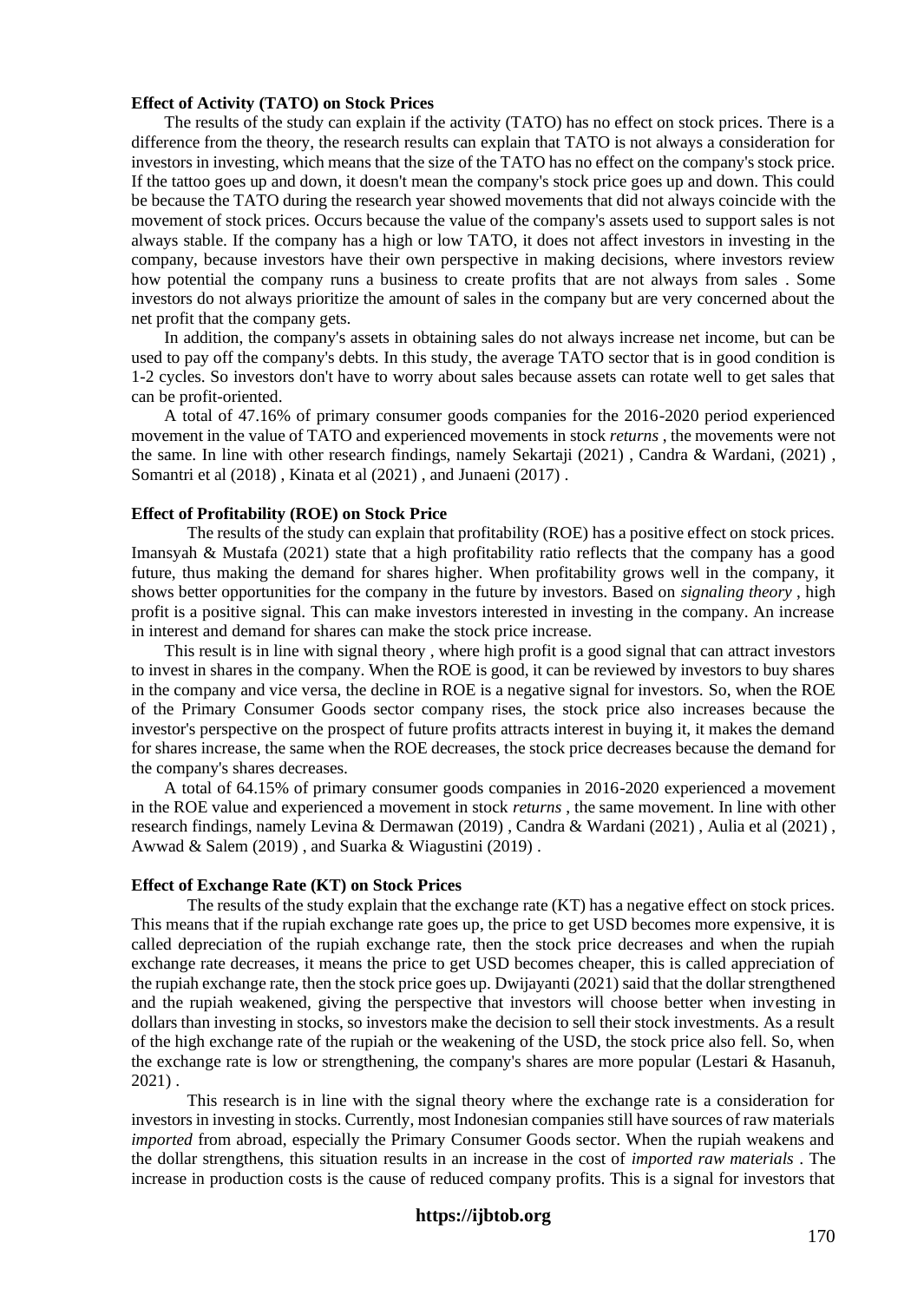the decline in the company's profit level can be seen as negative and has an impact on selling shares. From an investor's perspective, the weakening of the rupiah indicates that Indonesia's economic opportunities are not good. While the USD is strengthening, investors prefer to invest in dollars only, because if they continue to invest in the stock exchange, this situation can increase the risk for investors when the rupiah exchange rate weakens. In line with other research findings, namely Yuniarti & Litriani (2017) , Saputra (2019) , Kartikaningsih et al (2020) , Lestari & Hasanuh (2021) , and Dwijayanti (2021) .

### **5. Conclusion**

.

From the results of testing and discussion, it was found that Liquidity and Activity did not affect the movement of the company's stock price, so it can be concluded that liquidity and activity cannot always be a benchmark for investors in investing in shares and are not always a determinant of the ups and downs of the company's stock price. In addition, this study finds that profitability and exchange rates affect the company's stock price movements, so it can be concluded that profitability and exchange rates can be used as benchmarks for investors to invest in stocks where the rise and fall of stock prices is considered from the condition of the company's profitability and the state of the country's exchange rate.

It is hoped that this research can be a reference for further research to expand knowledge. The research is also expected to provide knowledge and information to investors regarding the company's stock price and can be used as material for investor review in making decisions before buying and selling company shares by looking at profitability and exchange rates. And research can be used as material for company monitoring to pay attention to factors that affect stock prices, namely profitability and exchange rates in issuing all company policies in order to improve company performance.

## **REFERENCES**

- Awwad, B. S. A., & Salem, A. Z. A. (2019). The Role Of Financial Analysis In Assessing The Prices Of Shares Of Jordanian Industrial Joint Stock Companies Listed On The Amman Stock Exchange. *International Journal Of Economics And Finance*, *11*(6), 120. Https://Doi.Org/10.5539/Ijef.V11n6p120
- Adipalguna, I., & Suarjaya, A. (2016). Pengaruh Likuiditas, Solvabilitas, Aktivitas, Profitabilitas, Dan Penilaian Pasar Terhadap Harga Saham Perusahaan Lq45 Di Bei. *E-Jurnal Manajemen Universitas Udayana*, *5*(12), 254617.
- Aulia, N. M., Pinem, B. D., & Aziz, A. (2021). Analisis Determinan Harga Saham Perusahaan Sektor Consumer Goods Di Bursa Efek Indonesia (Bei). *Prosiding Biema Business Management, Economic, And Accounting National Seminar*, *2*(495–508).
- Astarini, D. P. W., Novitasari, N. L. G., & Dewi, N. L. P. S. (2021). *Terhadap Harga Saham Pada Perusahaan Manufaktur Yang Terdaftar Di Bursa Efek Indonesia (Bei) Tahun 2017-2019*. *3*(2), 234–242.
- Azis, M., Sri M., & Maryam, N. (2015). *Manajemen Investasi: Fundamental, Teknikal, Perilaku Investor Dan Return Saham* (Pertama). Deepublish Publisher.
- Azizah, N. M., Luktyawati, A., & Tony, I. (2020). Pengaruh Kinerja Keuangan Dan Makroekonomi Terhadap Harga Saham Sektor Industri Konsumsi. *Jurnal Ekonomi*, *25*(2), 304. Https://Doi.Org/10.24912/Je.V25i2.682
- Banchuenvijit, W. (2016). Financial Ratios And Stock Prices: Evidence From The Agriculture Firms Listed On The Stock Exchange Of Thailand. *UTCC International Journal Of Business And Economics (IJBE)*, *8*(2), 21–29.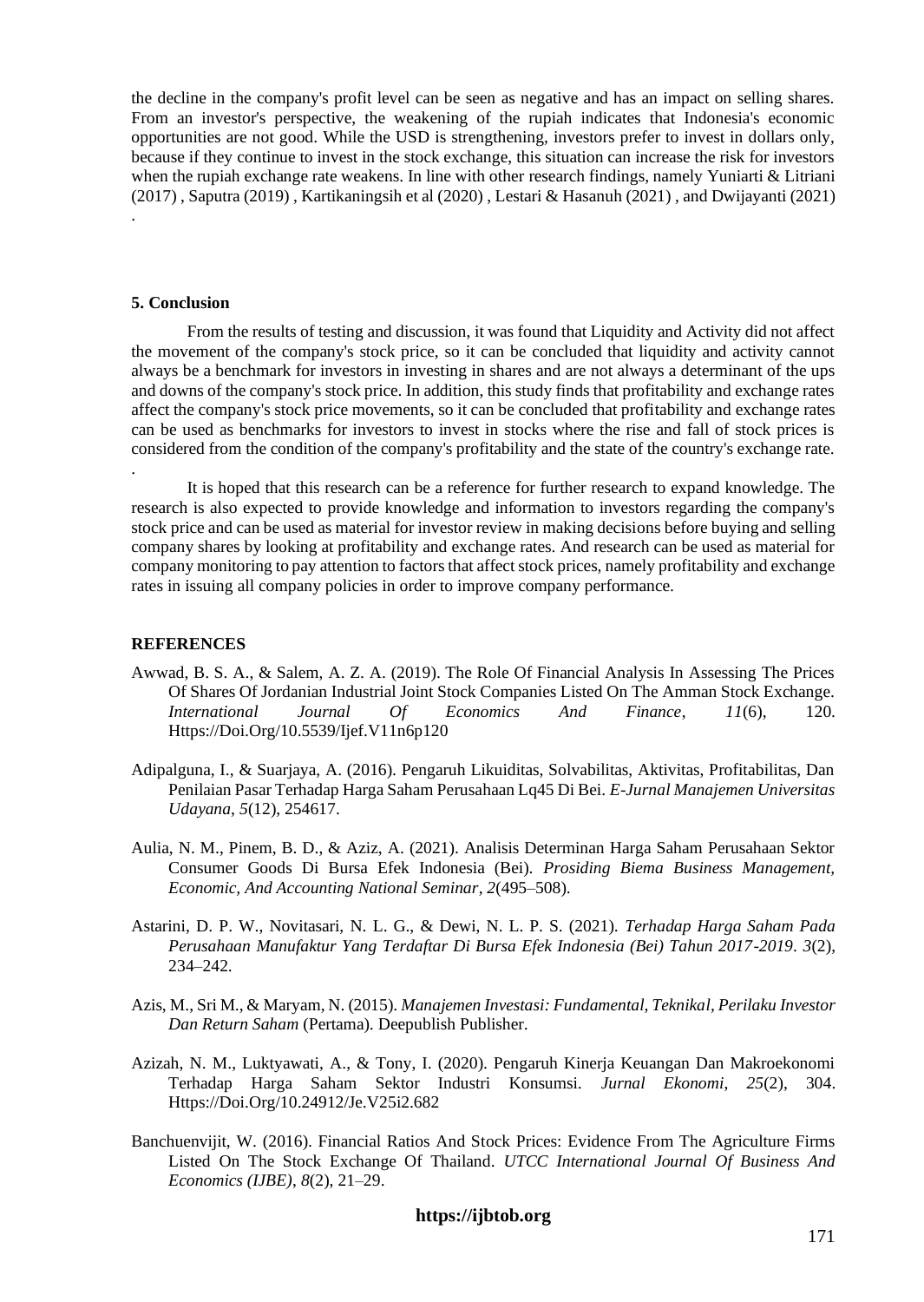- Candra, D., & Wardani, E. (2021). *Pengaruh Profitabilitas , Likuiditas , Solvabilitas , Rasio Aktivitas Dan Pertumbuhan Perusahaan Terhadap Harga Saham The Effect Of Profitability , Liquidity , Solvency , Activity Ratio And Company Growth On Stock Prices*. *13*(2), 212–223.
- Christine, D., & Apriliana, T. (2021). The Influence Of Profitability, Technical Analysis Education And Liquidity Toward Stock Price : An Empirical Study On Banking Sector In Indonesia. *Review Of International Geographical Education*, *11*(1), 583–588. Https://Doi.Org/10.48047/Rigeo.11.1.42
- Dwijayanti, M. A. (2021). Pengaruh Nilai Tukar Dan Inflasi Terhadap Harga Saham Perbankan Pada Masa Pandemi COVID-19. *Jurnal Bisnis & Kewirausahaan*, *17*(1), 2021. Http://Ojs.Pnb.Ac.Id/Index.Php/JBK
- Falianty, T. A. (2019). *Teori Ekonomi Makro Dan Penerapannya Di Indonesia* (1st Ed.). Rajawali Pers.
- Hantono. (2018). *Konsep Analisa Laporan Keuangan Dengan Pendekatan Rasio Dan SPSS* (1st Ed.). Deepublish Publisher (CV Budi Utama).
- Hutabarat, F. (2020). *Analisis Kinerja Keuangan Perusahaan* (G. Puspitasari (Ed.); 1st Ed.). Penerbit Desanta Muliavisitama. Http://Desantapublisher.Com
- Hutajulu, I. R., Fachrudin, K. A., & Silalahi, A. S. (2020). Analysis Of The Effect Of Financial Ratios And Corporate Social Responsibility On Stock Prices With Company Size As A Moderating Variable In Food And Beverage Industry Companies Listed On The Indonesia Stock Exchange. *International Journal Of Research And Review (Ijrrjournal.Com)*, *7*(1), 1.
- Idris, A. (2021). *Dampak Profitabilitas Dan Likuiditas Terhadap Harga (The Effect Of Profitability And Liquidity On Stock Prices In Indonesian Food And Beverage Companies )*. *18*(01), 11–20. Https://Doi.Org/10.33370/Jmk.V18i1.515
- Imansyah, S., & H. Mustafa, M. (2021). The Analysis Of Financial Ratios Effect On The Stock Price Of Consumer Goods Sector Companies Listed In Kompas100 Index. *Dinasti International Journal Of Digital Business Management*, *2*(2), 371–384. Https://Doi.Org/10.31933/Dijdbm.V2i2.779
- Irman, M., & Purwati, A. A. (2020). Analysis On The Influence Of Current Ratio, Debt To Equity Ratio And Total Asset Turnover Toward Return On Assets On The Otomotive And Component Company That Has Been Registered In Indonesia Stock Exchange Within 2011-2017. *International Journal Of Economics Development Research (IJEDR)*, *1*(1), 36–44. Https://Doi.Org/10.37385/Ijedr.V1i1.26
- Junaeni, I. (2017). Pengaruh EVA, ROA, DER Dan TATO Terhadap Harga Saham Pada Perusahaan Makanan Dan Minuman Di BEI. *Owner: Penelitian & Jurnal Akuntansi*, *2*(1), 32–47.
- Kartikaningsih, D., Nugraha, & Sugiyanto. (2020). Pengaruh Nilai Tukar Terhadap Harga Saham Sektor Infrastruktur Pada Masa Pandemi Covid-19. *Jurnal Ilmiah Akuntansi Dan Keuangan*, *3*(1), 53–60.
- Kinata, C., Cinthya, & Purba, M. N. (2021). Pengaruh Debt To Equity Ratio, Current Ratio, Total Asset Turnover Dan Price To Book Value Terhadap Harga Saham Pada Perusahaan Sektor Consumer Goods Yang Terdaftar Di BEI Tahun 2017-2020. *JIMEA: Jurnal Ilmiah MEA (Manajemen, Ekonomi, Dan Akuntansi)*, *5*(2), 915–929.
- Lestari, K. T., & Hasanuh, N. (2021). Pengaruh Inflasi Dan Nilai Tukar Terhadap Harga Saham (Studi Kasus Bank Mandiri (Persero) Tbk Yang Terdaftar Di Bursa Efek Indonesia Periode 2015-2018) The Influence Of Inflation And Exchange Rate On Stock Price (Study Case Of Mandiri Bank (Persero) Tbk L. *Business And Accounting*, *4*. Www.Idx.Co.Id.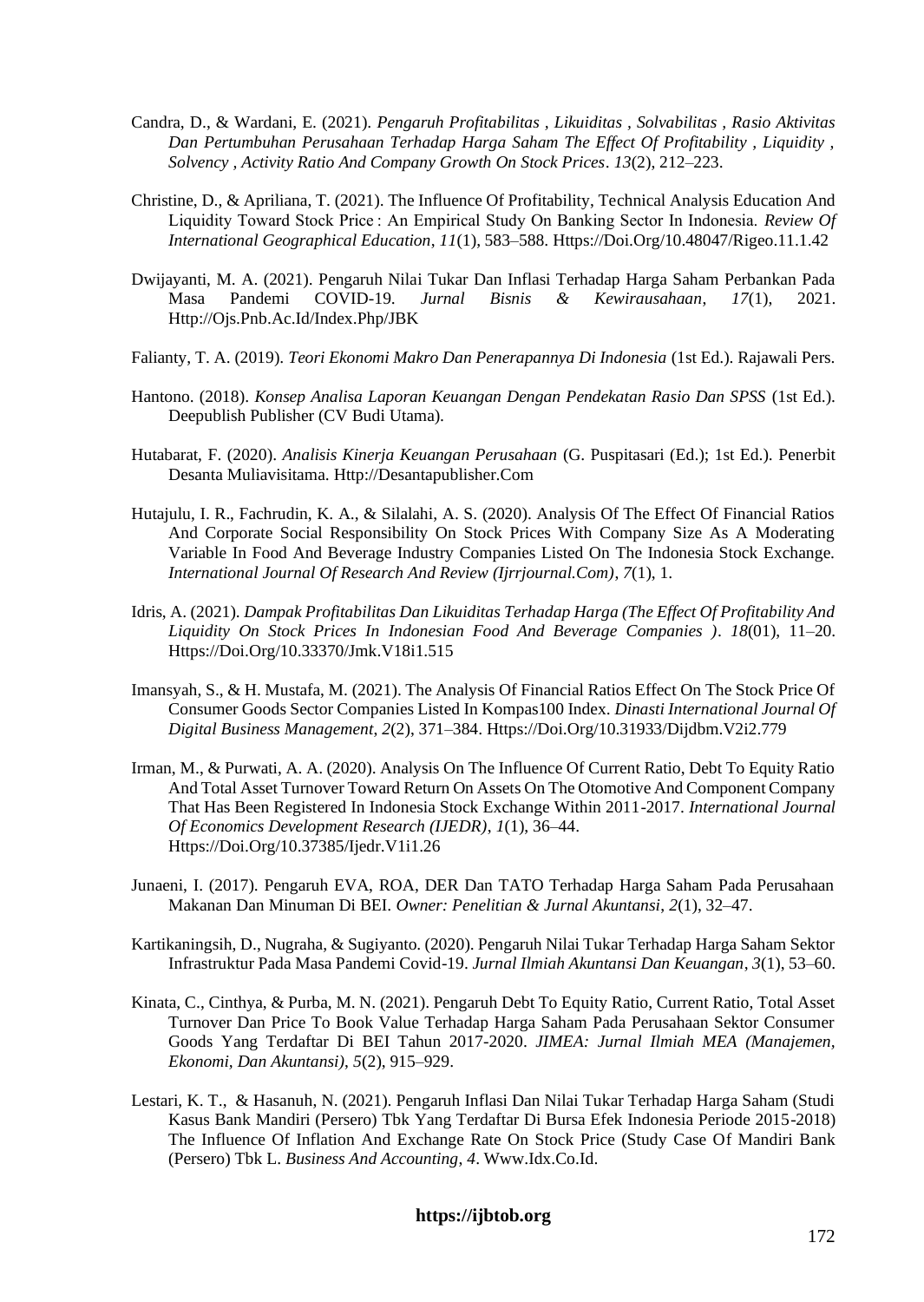- Levina, S., & Dermawan, E. S. (2019). Pengaruh Profitabilitas, Likuiditas, Solvabilitas, Aktivitas, Dan Kebijakan Dividen Terhadap Harga Saham. *Jurnal Multiparadigma Akuntansi*, *I*(02), 381–389.
- Lintang, D. L., Mangantar, M., & Baramuli D. N. (2019). Pengaruh Tingkat Inflasi Dan Tingkat Nilai Tukar Rupiah Terhadap Harga Saham Perusahaan Manufaktur Sektor Industri Barang Konsumsi Di Bursa Efek Indonesia Periode 2013-2017. *Jurnal EMBA: Jurnal Penelitian Ekonomi, Manajemen, Bisnis Dan Akuntansi*, *7*(3), 2791–2800. Https://Doi.Org/10.35794/Emba.V7i3.23743
- Liputan6.Com. (2021, January). Sepanjang 2020, Nilai Tukar Rupiah Melemah 2,66 Persen. From *Liputan6.Com*. Website Https://Www.Liputan6.Com/Bisnis/Read/4468364/Sepanjang-2020- Nilai-Tukar-Rupiah-Melemah-266-Persen
- Money.kompas.com. (2016, December). Akhir November 2016, Rupiah Menguat 1,7 Persen Terhadap Dollar AS. From *Money.Kompas.Com*. Website Https://Money.Kompas.Com/Read/2016/12/15/192000926/Akhir.November.2016.Rupiah.Mengu at.1.7.Persen.Terhadap.Dollar.As
- Nur'aeni, N., & Manda, G. S. (2021). Pengaruh Current Ratio, Return On Assets, Dan Nilai Tukar Rupiah Terhadap Harga Saham Farmasi. *Moneter - Jurnal Akuntansi Dan Keuangan*, *8*(1), 32–38. Https://Doi.Org/10.31294/Moneter.V8i1.9151
- Octaviani, S., & Komalasarai, D. (2017). Pengaruh Likuiditas, Profitabilitas, Dan Solvabilitas Terhadap Harga Saham (Studi Kasus Pada Perusahaan Perbankan Yang Terdaftar Di Bursa Efek Indonesia). *Jurnal Akuntansi.*, *3*(2), 77–89.
- Octaviany, W., Prihatni, R., & Muliasari, I. (2021). Pengaruh Economic Value Added, Market Value Added, Likuiditas, Dan Ukuran Perusahaan Terhadap Harga Saham. *Akuntansi, Perpajakan Dan Auditing*, *2*(1), 89–108.
- Pratiwi, D., Syane, M., & Zefanya E. L. (2020). The Role Of Corporate Governance On Financial Statement Quality And Investor Reaction. *Dinasti International Journal Of Economics, Finance & Accounting*, *1*(1), 31–29. Https://Doi.Org/10.38035/DIJEFA
- Purba, D. P., Simanjuntak, R. Natasya, & Sibuea, A. M. (2019). *Jurnal Mutiara Manajemen, Vol.4 No.1 ,2019 E-ISSN : 2579-759X*. *4*(1), 301–315.
- Sa'aadah, L. N. & Khuzaini (2019). Pengaruh Inflasi, Suku Bunga, Kurs, Dan Pertumbuhan Pdb Terhadap Harga Saham. *Jurnal Ilmu Dan Penelitian Manajemen*, *8*(4).
- Sadiyah, M., Subakir, & Fauziyah. (2019). Pengaruh Struktur Modal, Likuiditas Dan Profitabilitas Terhadap Harga Saham Perusahaan Otomotif. *Majalah Ekonomi*, *XXIV*(1411), 84–91.
- Saputra, A. (2019). Pengaruh Nilai Tukar, Suku Bunga Dan Inflasi Terhadap Indeks Harga Saham Gabungan Di Bursa Efek Indonesia. *E-Jurnal Manajemen Universitas Udayana*, *6*(8), 254963.
- Sekartaji, R. P. (2021). *(Studi Pada Sektor Perusahaan Food And Beverage Yang Terdaftar Dalam Bursa Efek Indonesia) Dalam Era Bisnis Modern*. 1–17.
- Septiana, A. (2019). *Analisis Laporan Keuangan Konsep Dasar Dan Deskripsi Laporan Keuangan* (R. Hermawan (Ed.); 1st Ed.). Duta Media Publishing.
- Sinurat, M., & Rico N., I. (2021). *Perdagangan Saham Dan Good Corporate Governance* (H. Efriyadi (Ed.); 1st Ed.). Penerbit Bintang Pustaka Madani (CV. Bintang Surya Madani).

Siregar, E. I. (2021). *Kinerja Keuangan Terhadap Profitabilitas Sub Sektor Konstruksi*. Penerbit NEM.

**https://ijbtob.org** Somantri, O. K., Edhi A., & Nugroho, A. (2018). *Pengaruh Current Ratio (Cr), Debt To Equity Ratio*